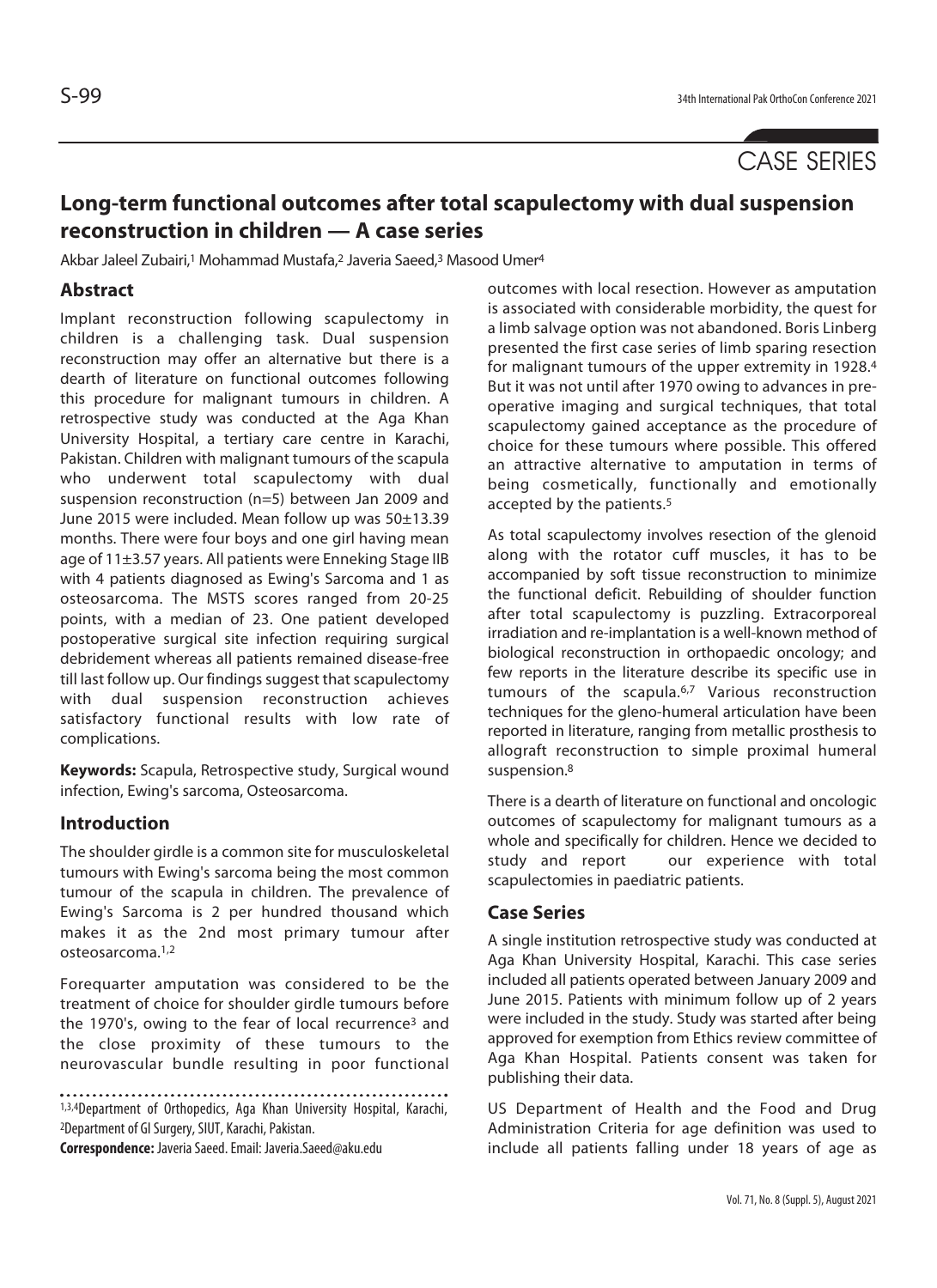#### 34th International Pak OrthoCon Conference 2021  $\mathsf{S}\text{-}100$



Figure: a) MRI image of patient with Ewing sarcoma before surgery. b) Post-surgery follow up X-ray of patient showing dual suspension. c) Specimen radiograph. d) Patient showing functionality at follow up.

paediatric patients.9 A total of 23 children with malignant tumours of the scapula were treated at our institution during this time. Of those 5 underwent total scapulectomy and the other patients were excluded as they either had gross neurovascular invasion, or involvement of the chest wall leading to a more radical excision or had been deemed inoperable. Surgical staging was done on the principles of Enneking system<sup>10</sup> with plain radiographs and CT/ MRI scans.

These five patients included four boys and one girl. Their mean age was 11±3.57 years (range: 8-16 years). Four patients had Ewings Sarcoma in their scapulae, whereas one had osteosarcoma. All patients were Enneking Stage IIB and all underwent total scapulectomy with dual suspension Reconstruction. The patients mean follow up was 50±13.39 months (range 33-65 months).

Indication for surgery included a malignant tumour localised in the scapula without local invasion into the axilla or chest wall nor any distant metastases. The surgical technique used for total scapulectomy on our paediatric patients was based on Malawer's description of shoulder girdle resections and total scapulectomy (intra-articular scapular resection, type III)6 which was employed in all cases. Two limbs of the utilitarian incision are utilised with the anterior incision being used to mobilize the axillary vessels and nerves and the posterior incision for exposure of the scapula, rhomboids, latissimus dorsi, and teres muscles. All

muscles are transected from the bone starting from the lowest point inferiorly including the rotator cuff. Soft tissue reconstruction for shoulder stability is done using dual-suspension technique with Dacron tape from the clavicle for static support and reattaching the biceps and triceps muscles through drill holes. Tenodesing the deltoid to the pectoralis major and trapezius muscles further enhances the stability.6 Radiographs and follow up pictures of one of the cases is presented in Figure (a, b, c, d).

Patients were provided a sling postoperatively, and motion was restricted until the incision healed. The sutures were removed at about 2 weeks after surgery. Active motion of the elbow and hand was initiated to preserve strength and range of motion and to help minimize oedema. At about 2 weeks, the sling was removed for passive shoulder range of motion (ROM) and pronation and supination at the wrist. Passive ROM of the shoulder (flexion, abduction, and external and internal rotation and pendulum exercise) with the help of a family member or physical therapist was encouraged. Active ROM was started after 6 weeks. All patients were followed up as a routine in the clinic by the chief surgeon at 1 month, 3 months and every 3 months for at least 2 years then annually thereafter.

Musculoskeletal Tumour Society (MSTS score) was calculated by the operating surgeon as a routine during follow up clinic visits to assess the functional outcome.

| Table-1: Patient demographics, diagnoses, functional outcome and complications. |  |  |  |  |  |
|---------------------------------------------------------------------------------|--|--|--|--|--|
|---------------------------------------------------------------------------------|--|--|--|--|--|

| S.No | Age | Sex    | Tumour          | <b>Follow Up (Months)</b> | Complications   | <b>MSTS Score</b> | <b>Oncologic Outcome</b> |
|------|-----|--------|-----------------|---------------------------|-----------------|-------------------|--------------------------|
|      |     | Male   | Ewing's Sarcoma |                           | Wound Infection | 20                | Disease free             |
|      |     | Male   | Ewing's Sarcoma | 65                        | None            | 22                | Disease free             |
|      |     | Male   | Ewing's Sarcoma | 33                        | None            | 25                | Disease free             |
|      | 12  | Female | Ewing's Sarcoma | 60                        | None            | 23                | Disease free             |
|      | 16  | Male   | Osteosarcoma    | 40                        | None            | 23                | Disease free             |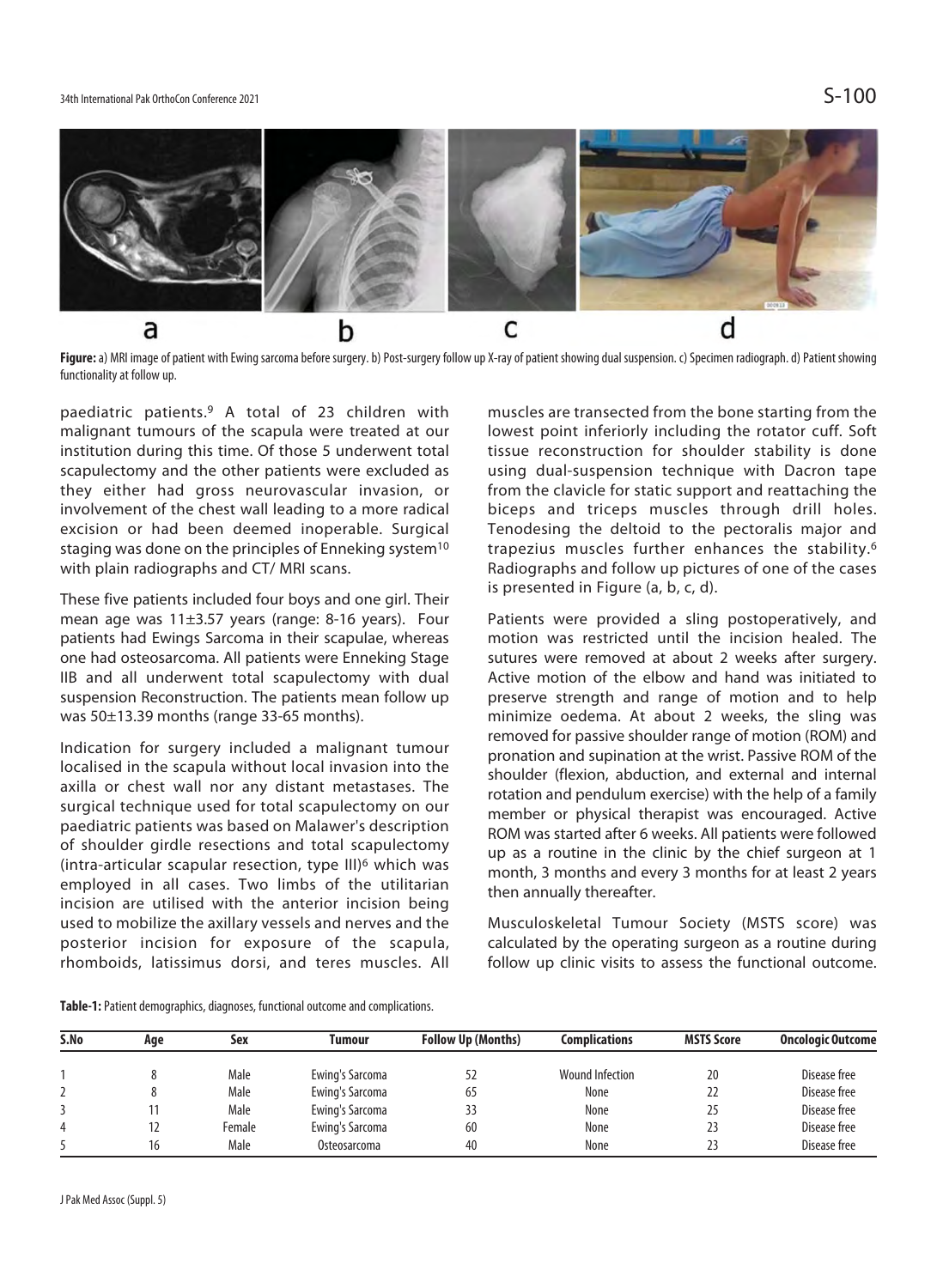This was subsequently extracted from the patients' records. Similarly complications and their subsequent management was also extracted from medical records. Descriptive analysis was performed on IBM SPSS analytical software, version 20.

All children had an acceptable functional outcome with restrictions mainly in overhead abduction and lifting ability. Median MSTS score was 23 (Range 20-25). One (20%) patient developed post-operative infection which required surgical debridement and a course of antibiotics after which it resolved. There was no local recurrence nor any distant metastases in any of the patients. All patients were followed up till December 2019. Table shows over all patient demographics, diagnoses, functional outcome and complications.

## **Discussion**

There is a dearth of literature on scapulectomies due to the rare occurrence of malignant tumours at this site. Most studies available do not segregate adult and paediatric patients while reporting survival and functional outcomes. As the paediatric population is different with regards to the aetiology of tumours and remaining growth potential their outcomes need to be studied separately. Very few studies have addressed the paediatric population separately in terms of reconstruction options and functional outcomes.

Our study focussed on the long term follow up of children < 18 years so that a better assessment of survival and functional outcomes of this population may be made. Our mean follow up was 50±13.39 months which corresponded to skeletal maturity in most of our patients. Schmalzl J, et al. reported that shoulder function in their patients improved more at 5 to 8 years of follow up and the patients were disease free as well.<sup>1</sup> Although scapula is an uncommon site for Ewing's sarcoma, 80% of our cases had Ewing's sarcoma.<sup>11</sup> Multiple reconstructions techniques after total scapulectomy have been described in literature ranging from no reconstruction, soft tissue reconstruction to prosthetic reconstruction. No reconstruction leads to poor shoulder function and is not a recommended option. Total Scapulectomies in paediatric patients poses a unique challenge in soft tissue reconstruction owing to the remaining growth potential in this population. A prosthetic reconstruction is demanding because the remaining growth of the patient and estimated early wear of the implant limit its utility and survival.

Reconstruction techniques successfully used in paediatric patients include humeral suspension or irradiated bone/

allograft. Ahmed M. et al. used irradiated bone and reported the mean MSTS scores as 87% and 8 out of 10 patients in his study were able to achieve shoulder elevation above 90 degrees in scapular and forward plane. Over the follow up time, all patients function had improved. In his study complications were also reported, wound gaping occurred in 2 patients, 3 had dislocation of acromioclavicular joint while 50% patients had resorption of scapular graft.7

In our study we used humeral suspension with the mean MSTS scores as 23 and all children had good functional outcomes with more improvement seen in our long term follow up. In earlier months of postsurgery, patients had only restriction issues of overhead abduction. Out of our 5 patients, only 1 had complication of wound infection requiring wound debridement and antibiotic treatment. All of our patients were disease free till the year 2019 follow up. None of them reported for distant Metastasis.

We acknowledge limitations of this retrospective study. First, the number of patients is small as with many orthopaedic oncology studies and heterogeneity of the patient population with no control group making any comparison difficult. But our follow up time was sufficient to report long term outcomes with regards to disease recurrence, complications and functional outcomes.

## **Conclusion**

Our findings suggest that scapulectomy with dual suspension reconstruction achieves satisfactory functional results with low rate of complications. Multicentre studies need to endorse these long term findings in comparison with other reconstruction options.

## **Disclaimer:** None.

**Conflict of Interest:** None.

#### **Funding Disclosure:** None.

## **References**

- 1. Schmalzl J, Niks M, Moursy M, Scharf H-P, Lehmann L-J. Eight-year follow-up after scapulectomy in a neonate with congenital Ewing sarcoma of the scapula. J Shoulder Elbow Surg. 2018;27:e288-e93.
- 2. Brtková J, Nidecker A, Zídková H, Jundt G. Tumours and tumourlike lesions of scapula. Acta Medica (Hradec Kralove). 1999;42:103-10.
- 3. Meterissian SH, Reilly JA, Murphy A, Romsdahl MM, Pollock RE. Soft-tissue sarcomas of the shoulder girdle: factors influencing local recurrence, distant metastases, and survival. Ann. Surg. Oncol. 1995;2:530-6.
- 4. Sim FH, Pritchard DJ,Ivins JC. Forequarter amputation. Orthop Clin North Am 1977;8:921-931.
- 5. Williard W, Hajdu SI, Casper ES, Brennan MF. Comparison of